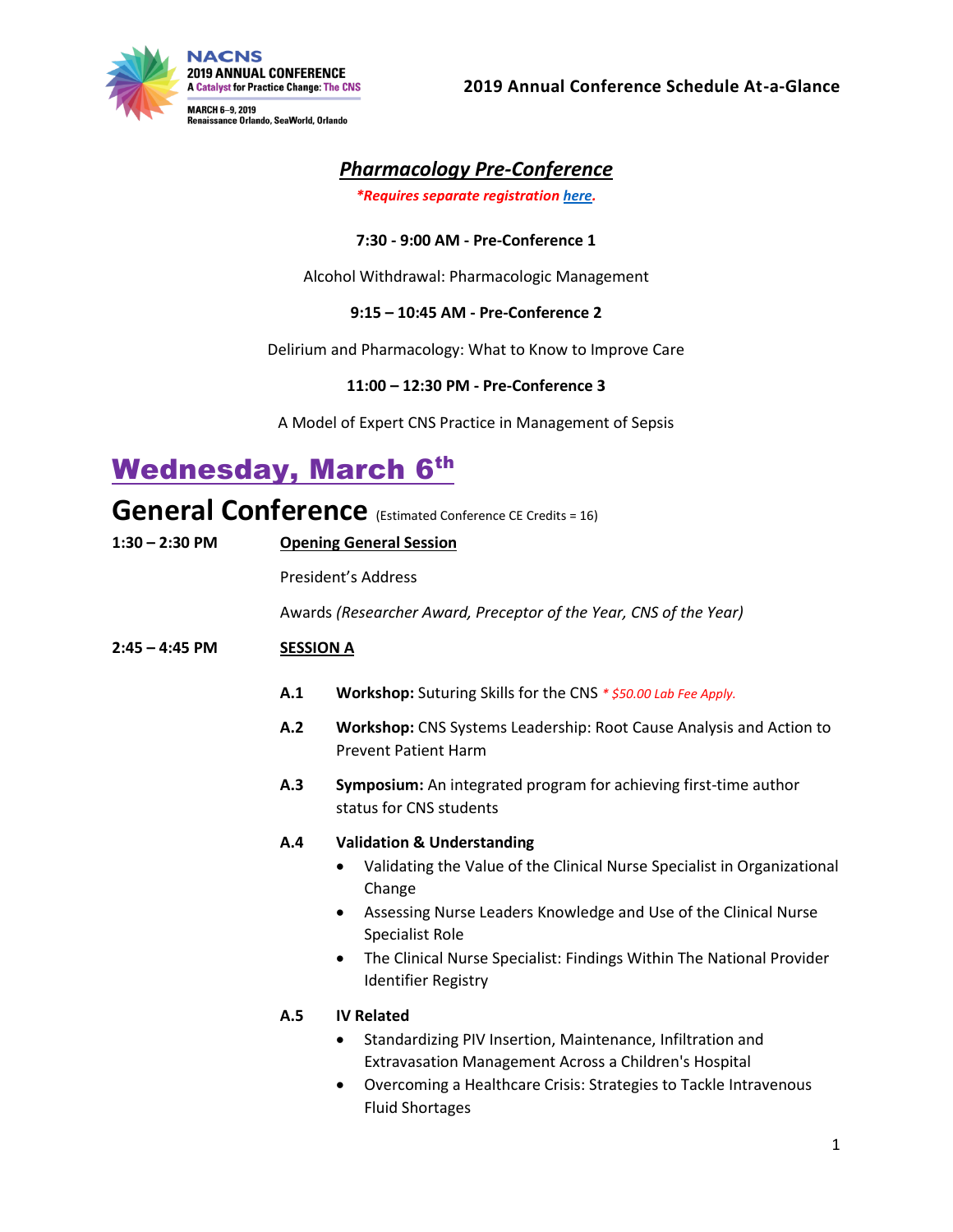• Improving Central Venous Access Device (CVAD) Insertion at the Bedside

### **5:00 – 6:15 PM SESSION B**

### **B.1 Infection 1**

- Rounding to Reduce Hospital Acquired Infections- Role of the Clinical Nurse Specialist
- Addressing CAUTI with Alternatives to Indwelling Catheters
- Catheter-associated urinary tract infection, who is at highest risk in the NeuroICU?

### **B.2 New to Lead**

- Navigating a successful Journey: Survival tips for the new CNS
- Qualitative Description of New Graduate Nurses' Experiences in a Nurse Residency Program
- A Tale of Two CNSs: Collaboration in Starting up an ECT Program
- **B.3 Clinical Lecture**: Preventative Ethics and Palliative Care in the ICU Setting
- **B.4 Brain** | Delirium, Dementai, and Injury
	- Inter-rater Reliability of bCAM by an Advanced Practice Nurse and Clinical Nurses
	- Predictors of Functional Status Among Older Adults with Dementia
	- Building Bridges, Breaking Barriers After Brain Injury: Transitions of Care for APRNS
- **B.5 Symposium:** Using Quality Data as a Catalyst to Affect Patient Outcomes

### **B.6 Mobility**

- Evolution of a Nurse Driven Early Mobility Program
- Mobility Safe Patient Handling Care Path & Multidisciplinary Champions Lead the Way
- Examination of population-based fall incidence in a rehabilitation setting
- **B.7 Cardiac** | Heart Failure, Monitoring, and NSTEMI
	- Advanced Practice Nurses Align to Optimize Outcomes for Heart Failure Patients
	- Closing the Gap Between Cardiopulmonary Monitoring Standards and Practice
	- A Pathway to Success: CNS role in Reducing NSTEMI Re-admissions and LOS

**6:15 – 7:00 PM Exhibitor Reception & Poster Session** (Oceans 5 – 8)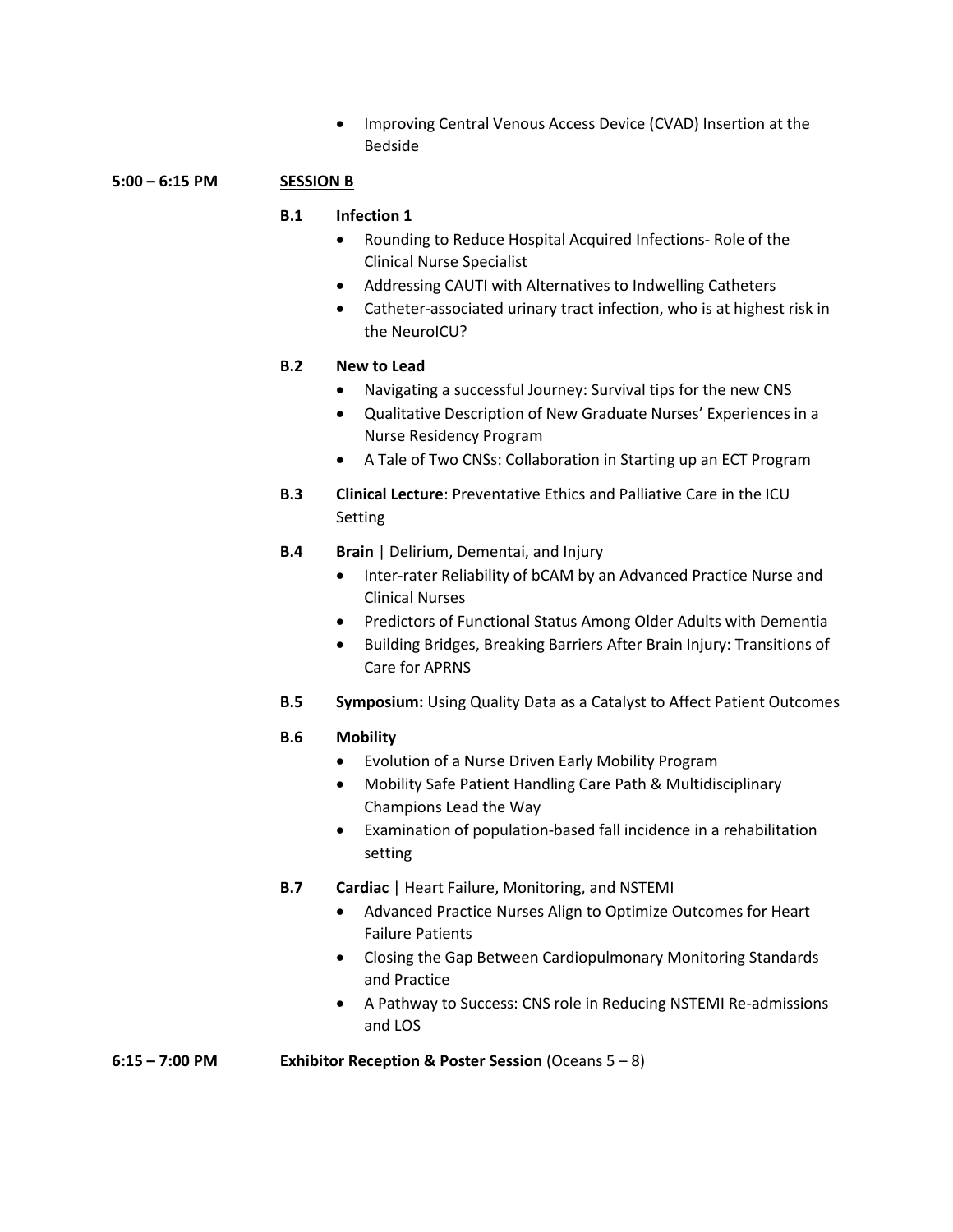# **Thursday, March 7 th**

| $7:30 - 8:30$ AM   |                                                                                              | <b>Breakfast with Exhibitors (Oceans 5-8)</b>                                                                                                                                                                                                                                              |  |  |  |
|--------------------|----------------------------------------------------------------------------------------------|--------------------------------------------------------------------------------------------------------------------------------------------------------------------------------------------------------------------------------------------------------------------------------------------|--|--|--|
| $7:30 - 8:30$ AM   |                                                                                              | Student Breakfast with President *Reserved for Students Only.                                                                                                                                                                                                                              |  |  |  |
| $8:30 - 10:15$ AM  |                                                                                              | <b>General Opening Session</b>                                                                                                                                                                                                                                                             |  |  |  |
|                    |                                                                                              | President's Address                                                                                                                                                                                                                                                                        |  |  |  |
|                    |                                                                                              | Awards (Brenda Lyon, Sue B. Davidson)                                                                                                                                                                                                                                                      |  |  |  |
|                    | Keynote Address   Being a Catalyst for Change: The Role of Leadership; COL<br>Danny McKnight |                                                                                                                                                                                                                                                                                            |  |  |  |
| $10:30 - 11:45$ AM | <b>SESSION C</b>                                                                             |                                                                                                                                                                                                                                                                                            |  |  |  |
|                    | C.1                                                                                          | Clinical Lecture: Integrative Medicine and Geriatrics: Do the Pieces Fit?                                                                                                                                                                                                                  |  |  |  |
|                    | C.2                                                                                          | <b>Symposium: Building Blocks of a Successful Total Joint Arthroplasty</b><br>Program                                                                                                                                                                                                      |  |  |  |
|                    | C.3                                                                                          | <b>System Change</b><br>The CNS Role in Changing PC Practice Model for Quality Diabetes<br>Care<br>Care Plan Redesign- for a Patient-Centered Approach<br>$\bullet$<br>Role of CNS involvement on the implementation of ENFit conversion                                                   |  |  |  |
|                    | C.4                                                                                          | <b>Challenges</b><br>Patient Refusal of Nursing Care: Educating and Escalating to Prevent<br>Harm<br>An Ethical Positioning System: A Guide to Ethical Decision-Making<br>٠<br>Igniting Change in Tracheostomy Patient Care: A CNS-led<br>$\bullet$<br>Interdisciplinary Tracheostomy Team |  |  |  |
|                    | C.5                                                                                          | <b>Dissemination</b><br>Ensuring Rigor of EBP Change/QI Projects: To Trust Results and Get<br>Published<br>The CNS Catalyst in Outcome Dissemination Through an Electronic<br><b>Poster Fair</b><br>The Nurse's Growing Role in Media                                                      |  |  |  |
|                    | C.6                                                                                          | <b>Alarms</b><br>Minimizing Nuisance Alarms Post-Technology Integration: Data as a<br>Catalyst for CNS-Driven Change                                                                                                                                                                       |  |  |  |

• Decreasing overuse of telemetry during adult hospitalizations

# **C.7 Nurse Sphere-Development**

• The Impact of the Clinical Nurse Specialist on the Night Shift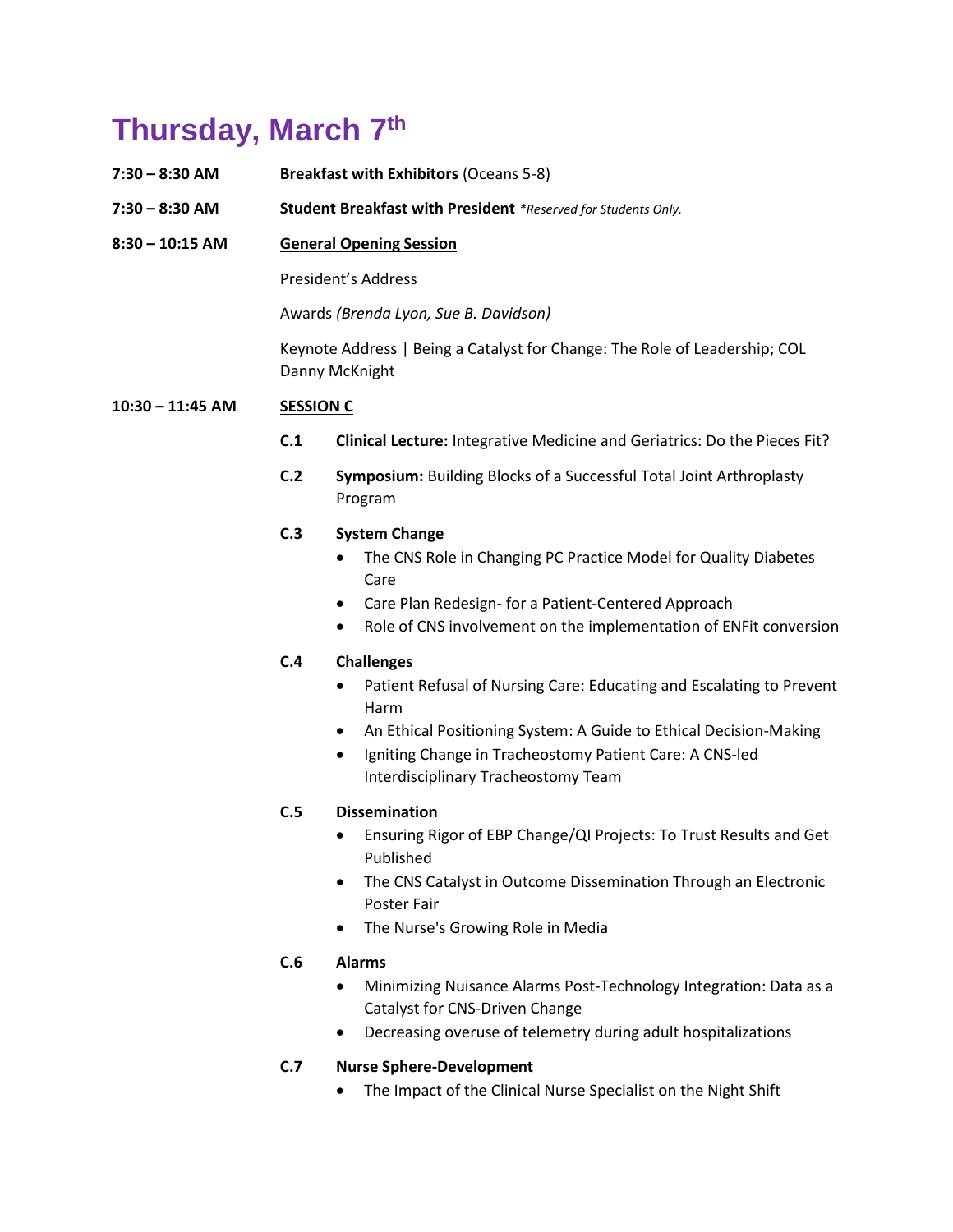- Addressing the Educational Needs of an Adult Medical-Surgical Float Pool
- Comprehensive Training for Nonmental Healthcare Professionals in Behavioral Emergency Response
- **C.8 Workshop:** Evidence Based Practice Made Easy: PICOT Question Development and Critical Appraisal
- **11:45 – 1:30 PM Exhibit Hall Luncheon**
- **11:45 – 1:30 PM New Member Orientation Luncheon** *\*Reserved for New Members Only.*
- **11:45 – 1:30 PM Affiliate Luncheon** *\*Reserved for Affiliate Members Only.*

#### **1:45 – 3:00 PM SESSION D**

**D.1 Clinical Lecture:** Battling Breathlessness: How to Manage End-Stage COPD with Palliative Care

#### **D.2 Education**

- An Individualized Action-Learning Plan, a Catalyst for Successful Nursing Orientation
- Optimizing Retention in Nursing Education: Building content for Clinical Application
- Reflective Practice in Simulations to Teach Motivational Interviewing and Coaching Competencies

#### **D.3 Rehab**

- The CNS Role in Systemizing and Standardizing Timely/Effective ICU Rehabilitation Efforts
- Changing Pre-Operative Practice The CNS Role in Prehabilitation
- Improving Outcomes for Acute Spinal Injuries: An Evidence-Based Approach
- **D.4 Symposium:** Creating a Catalyst for Change: A Vision Inspired by NACNS Conference

### **D.5 Best Practices**

- Establishing Best Practice: Developing Standards of Care Across the Breast Surgery Continuum
- Preventing the Pause: Putting the Continuous Back in Continuous Enteral Nutrition
- Stress Debriefing: Providing Support to Mitigate the Effects of Stress and Burnout

### **D.6 Future**

- CNS Fellow and CNS Mentor, Full Circle Succession Plan
- What Will You Do When You Retire? Redefining Retirement!
- Strengthening our Future by Growing our Own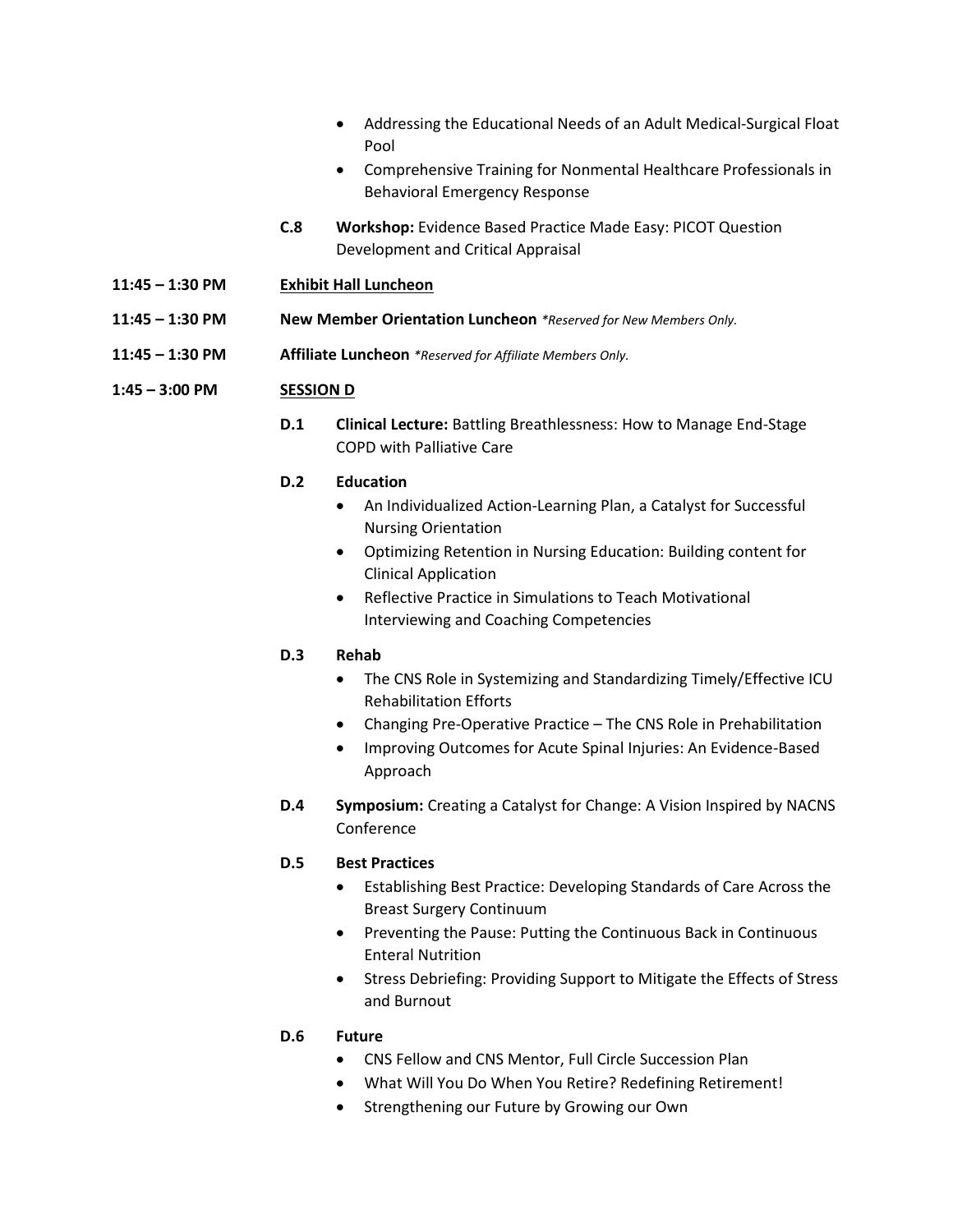- **D.7 Workshop:** Advanced Neuro Assessment for the Practicing CNS *\* \$40.00 Lab Fee Apply.*
- **D.8 Panel:** Tips on Publishing A Conversation with Editors

### **3:00 – 3:30 PM Break – Exhibit Hall and Posters**

### **3:30 – 4:45 PM SESSION E**

- **E.1 Clinical Lecture:** Epidemiology, Prevention & Treatment of Nonventilator Hospital-Acquired Pneumonia: A CNS-Sensitive Outcome
- **E.2 Workshop:** Enteral Feeding Tubes Placement and Management

(3:30-6:00PM) \*NO CE Available for this workshop.

### **E.3 Spreading the Word**

- Hearing their Voices: Advance Care Planning for the Homeless
- A CNS driven community health care delivery model
- Role of the CNS in Promoting Antibiotic Stewardship Practices for Bedside Nurses

### **E.4 Medications**

- Improving Medication Reconciliation through an Older Adult Education Initiative
- Be-SAFE: An Educational Intervention for ED Nurses Responding to Opioid Overdoses

### **E.5 Students**

- Meeting the Learning Needs of Experienced and Inexperienced CNS Graduate Students
- Clinical Nurse Specialists: Leaders of Transformation from the Classroom to Community
- Securing the CNS Role's future: An Innovative Student Clinical Placement Program

### **E.6 Change**

- Implementation of a New Evidence-Based Cardiac Surgery Resuscitation Protocol
- Implementation of a New Graduate Float Pool to Address Staffing Needs
- How CNS Educators Can Apply the Research Priorities for Nursing Education

# **E.8 Prediction**

- Utilization of Maternal Early-Warning System as a Catalyst to Identify Clinical Deterioration
- Influencing practice using risk prediction/recognition of care gaps and virtual support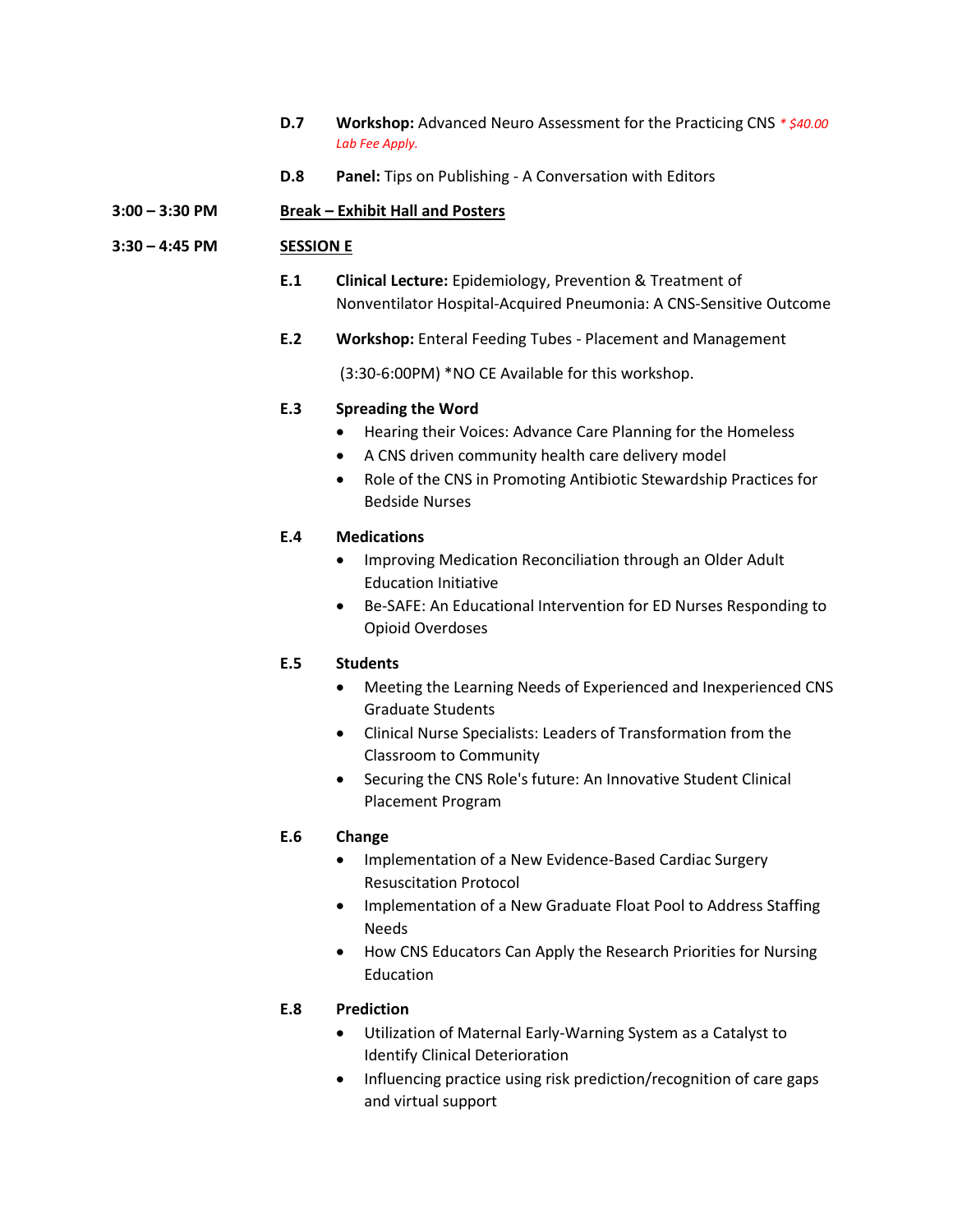- Singing in the Rain: Effect of Training on Critical Care Nurse Resilience
- **5:00 – 6:00 PM FORUM:** All Aboard: Leadership Development Through Board Service

# **Friday, March 8 th**

- **7:30 – 9:15 AM Satellite Symposium** [Hosted by Cardinal Health](https://cardinalhealth.cvent.com/d/cbqbz6/) *\*Requires separate registration.*
- **8:00 – 9:15 AM Continental Breakfast in Exhibit Hall**
- **9:15 – 10:15 AM Opening General Session**

Incoming President's Address

Awards & General Session Speaker *(Educator of the Year, EBP/QI)*

- **10:15 – 11:00 AM Exhibit Hall & Poster Session**
- **11:00 – 12:15 PM SESSION F**

### **F.1 QI - Injury**

- On the Flip Side: Prone Positioning and Improved Pressure Injury Prevention
- Preventing Tracheostomy-Related Pressury Injuries
- One Conversation at a Time: Preventing Falls in Acute Care

### **F.2 Infection - Sepsis**

- Post-implementation Process Evaluation of a Maternal Sepsis Screening Tool and Treatment Protocol
- Sepsis Across Stages of the Lifespan
- Stopping Sepsis: Outcome Improvement Through Scores and **Bundles**

# **F.3 Education**

- PhD or DNP: Which One to Choose?
- DNP Curricular Synergy: Consensus Model and CNS Practice Model
- Evidenced Based Practice Program Development: CNS Transition to Practice Residency Program
- **F.4 Symposium**: Changing How Nurses Work: Integration of Clinical Data and Nursing Knowledge

# **F.5 Leadership and Collaboration**

- CNS led Development of Unit Based Resource Nurse Program
- CNS Collaboration: A Catalyst for Evidence-based, System-wide Practice Change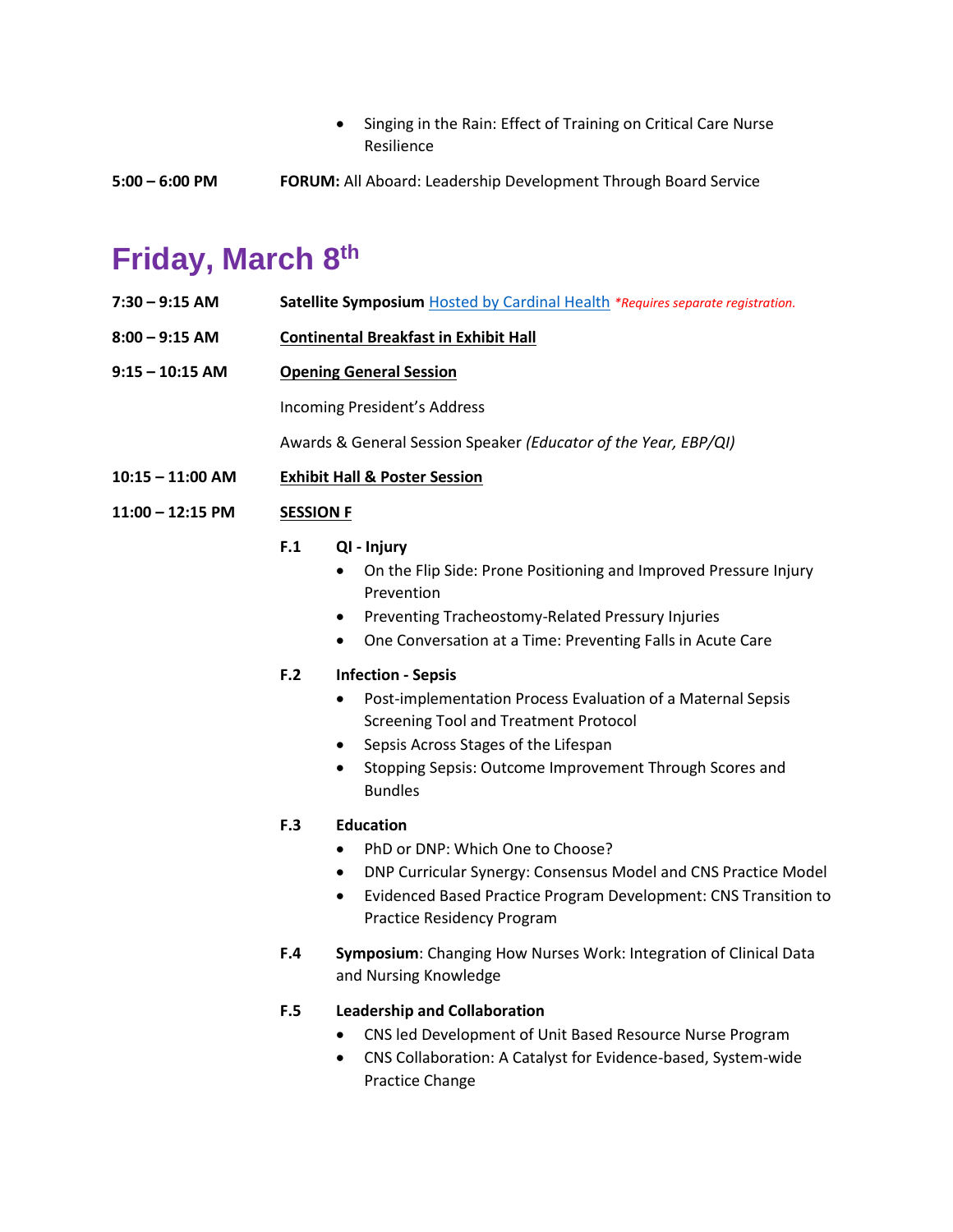• Decreasing Pressure Injury in Surgical Intensive Care Unit: A Collaborative Nursing Journey **F.6 QI – Oncology** • CNS Role in Ensuring Safety in Innovation: Standards for Viral Oncolytic Therapy • Care Coordination in Outpatient Oncology Primary Nursing • "Think Like a Pancreas" A CNS Driven QI project in Oncology Unit **F.7 Staff Education** • Continuing Education to Support the Implementation of Enhanced Recovery After Surgery • ED Education Day: Successful collaboration between ED CNS and Nursing Education • Building Evidence Based Practice Skills through Interactive Workshops **12:15 – 1:45 PM CNSI Luncheon** *\*Requires separate cost and registration.* **2:00 PM Exhibit Hall & Poster Session Closes 2:00 – 3:15 PM SESSION G G.1 Skills** • Keys to Rapid Extubation in Post Operative Cardiac Surgical Patients • Increasing Ultrasound Guided IV Insertion Competency Using Phantom Model Simulation

# **G.2 Process & Policy**

- Vasopressors Outside the ICU: A CNS-led Initiative
- Comfort Care Beds: a CNS-Driven Initiative for End of Life (EOL) Care
- Moments that Matter: Implementing a Post-Code Moment of Silence and Debrief Program

# **G.3 Care**

- Systems Addressing Frail Elders (SAFE) Care Collaborative
- Animal Assisted Therapy to Engage the Cognitively Impaired Older Adult
- Clinical Update on the Care of the Intact Patient Across the Lifespan
- **G.4 Symposium:** 2018 Practice-Changing Research Relevant to CNSs and the Three Spheres of Influence
- **G.5 Workshop (Part A):** "Setting up Shop"
- **G.6 Infection – Sepsis**
	- Sepsis Specialists: Implementation of A Sepsis Unit to Improve Patient Outcomes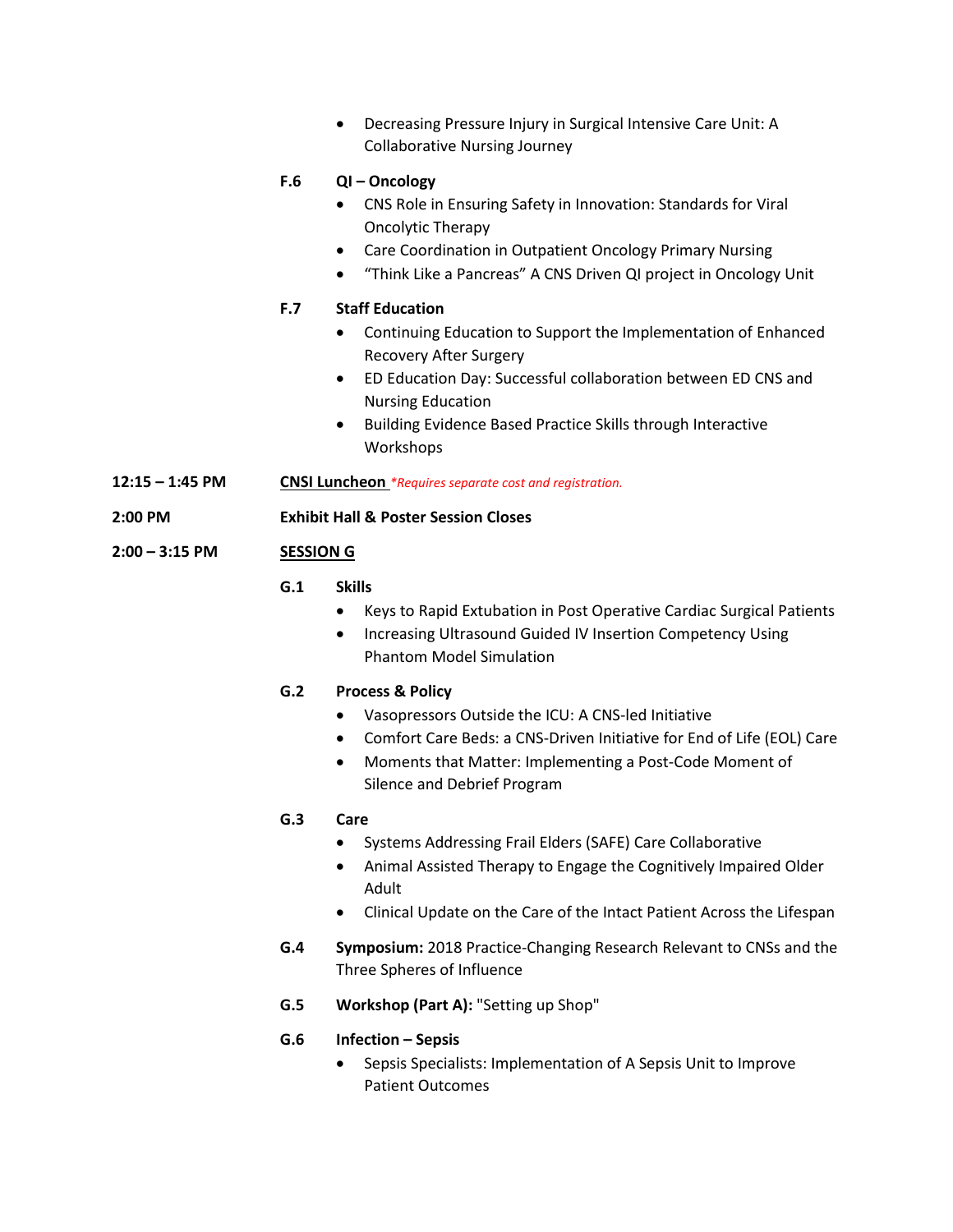- Strategies for Decreasing Sepsis Mortality While Improving SEP-1 Core Measure Compliance
- Sepsis: A CNS Mentorship to Decrease Mortality

### **G.7 System Change – Program**

- A Tale of Two CNSs: Collaboration in Starting up an ECT Program
- Driving Patient Blood Management throughout a Health Care System
- CNS as Catalysts for Improved Outcomes: Reducing Pressure Injuries in Oncology Patients

### **3:15 – 3:45 PM PM Break**

### **3:45 – 5:00 PM SESSION H**

### **H.1 Influence**

- The Nurse's Growing Role in Media
- Forming an Affiliate [California (CA) Association of Clinical Nurse Specialists] 30 years
- Breaking the Mold: The Clinical Nurse Specialist (CNS) Role
- **H.2 Clinical Lecture:** Guidelines for Treatment of Hypertension: 2017 Update Focusing on Salt Sensitivity

### **H.3 Infection 2**

- Reducing CLABSI Through Interprofessional Line Necessity Rounding…Less Is More.
- Performance of a New CLABSI Reduction Process on a Telemetry Unit
- CNS and Manager Focused Rounding to Decrease HAPI in the CVICU

### **H.4 Pediatrics**

- Dog-Walking for Physical Activity in Adolescents with Orthopedic Limitations
- Transforming Shared Decision-Making in an Academic Children's Hospital: CNS's Leading Change
- Addressing Modifiable Risk Factors to Improve Asthma Self-Management of Parents and Children
- **H.5 Workshop (Part B):** So, You Want to Develop Your Innovative Idea into a Business Proposal

### **H.6 Neuro – Stroke**

- Expediting Emergency Department Stroke Care: A CNS-led Initiative to Reduce Disability
- There's an app for that: Improving Acute Stroke Transfers
- Clinical Nurse Specialist: Impacting Acute Stroke Care from Early Recognition to Legislation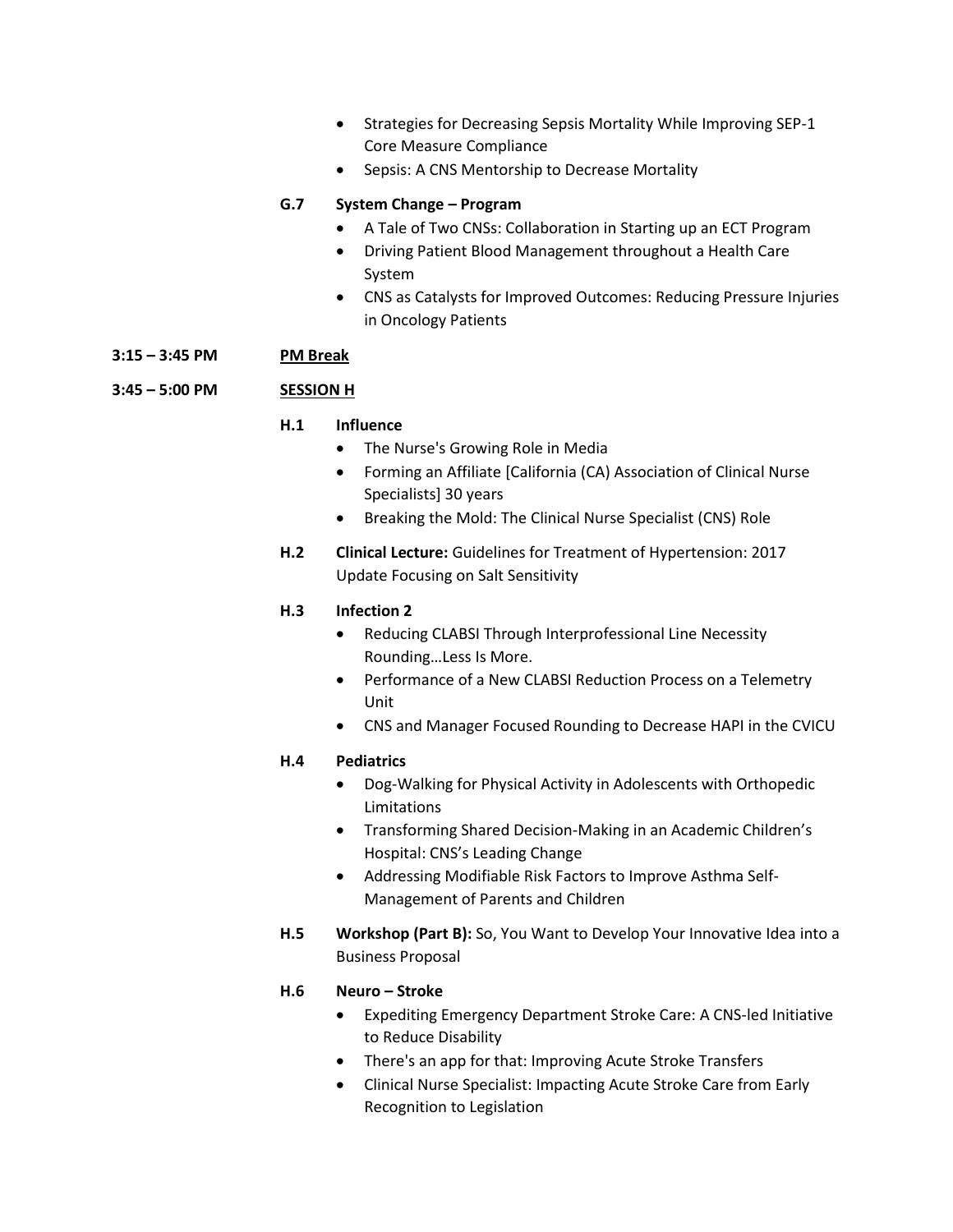|                  | H.7                                                                        | <b>Clinical Lecture:</b> Improving Blood Glucose Control in Hospitalized Adults<br>by Reducing Repeat Hyperglycemic Episodes |
|------------------|----------------------------------------------------------------------------|------------------------------------------------------------------------------------------------------------------------------|
|                  | H.S                                                                        | <b>Symposium:</b> Establishing Best Practice: Building Dialysis Therapies and<br>the Electronic Health Record                |
| $5:15 - 6:15$ PM | <b>Business Meeting</b>                                                    |                                                                                                                              |
| $7:00 - 9:00$ PM | <b>CNSI Fellowship Reception</b> *Requires separate cost and registration. |                                                                                                                              |

# **Saturday, March 9 th**

| 8:00 - 9:00 AM  | <b>Continental Breakfast</b>                              |                                                                                                                                                                                                                                                                                                         |  |
|-----------------|-----------------------------------------------------------|---------------------------------------------------------------------------------------------------------------------------------------------------------------------------------------------------------------------------------------------------------------------------------------------------------|--|
| 7:45 – 9:00 AM  | Affiliate Breakfast *Reserved for Affiliate Members Only. |                                                                                                                                                                                                                                                                                                         |  |
| 9:15 – 10:30 AM | <b>SESSION J</b>                                          |                                                                                                                                                                                                                                                                                                         |  |
|                 | J.1                                                       | <b>Clinical Lecture:</b> Stop Bugging Me: A Comprehensive Approach for<br><b>Reducing Multidrug Resistant Organisms</b>                                                                                                                                                                                 |  |
|                 | J.2                                                       | <b>Promoting Health</b><br>Health Promotion Behaviors in the Inpatient Setting: The role of the<br>$\bullet$<br><b>CNS</b><br>Improving Bariatric Post-Surgical Education<br>$\bullet$<br>Mindfulness Based Stress Reduction: Impacting Job Satisfaction,<br>$\bullet$<br>Stress, and Burnout in Nurses |  |
|                 | J.3                                                       | <b>Making Improvements</b><br>Contact Nurse Leadership Training: Improving ED to ICU Transit<br>٠                                                                                                                                                                                                       |  |

- An Evidence-Based Review of Techniques to Sustain Adherence to Standards and Policies
- I Thought You Knew! Discovering Gaps by Implementing Reflex Urine Cultures

# **J.4 Other**

- CNS coordinated interdisciplinary effort to reduce surgical site infections
- Active Learning + Flipped Classroom = Learner Satisfaction and Improved Critical Thinking

# **J.5 Tools for Change**

Time

- Leaders of Tomorrow: Preparing Staff Nurses to Lead Quality Improvement
- Optimizing post-operative assessment through utilization of the Fast Track scoring tool